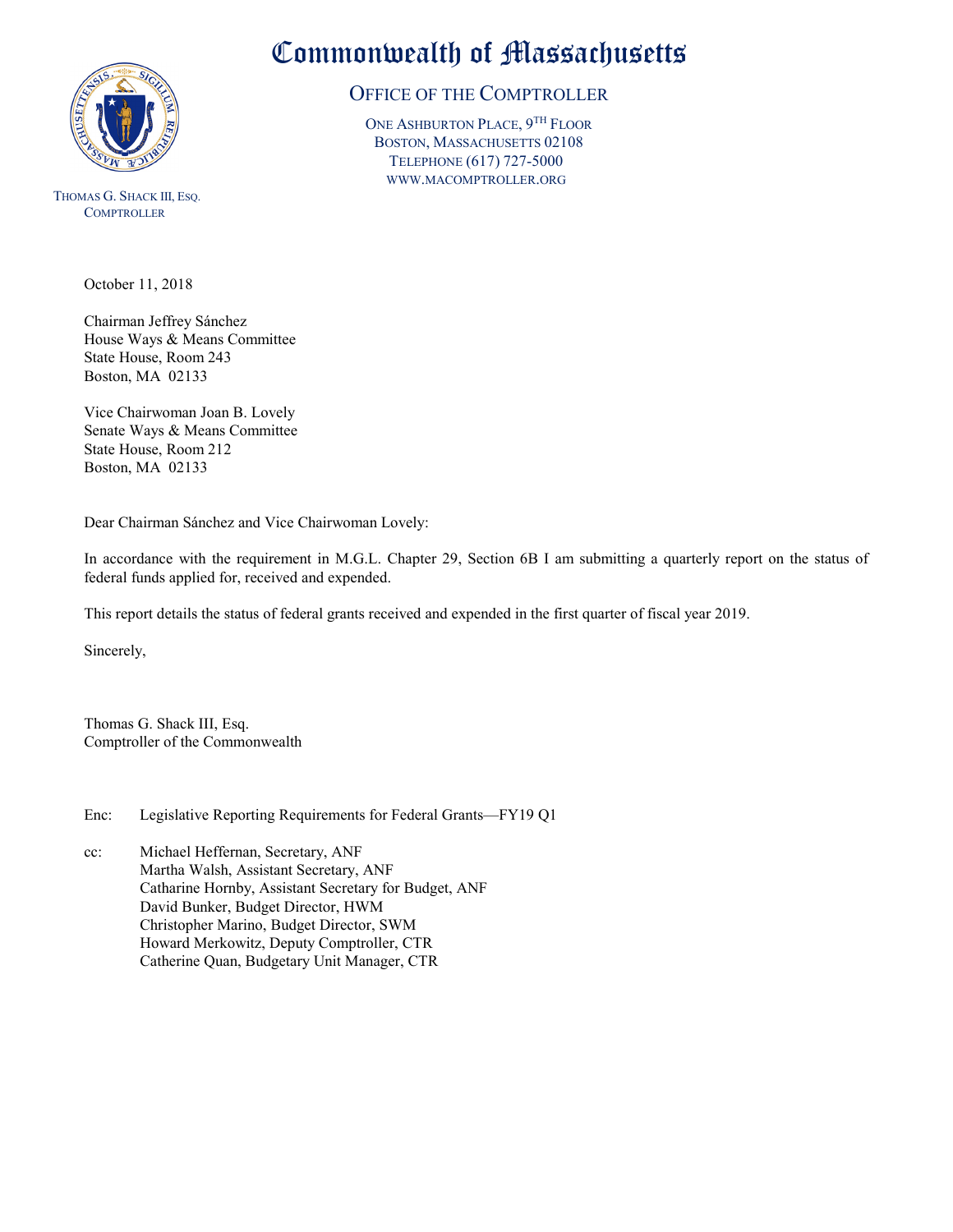| <b>Status</b> | <b>FAIN/Award Number</b> | <b>Comments</b> |
|---------------|--------------------------|-----------------|
| <b>NDING</b>  |                          |                 |
| NDING         |                          |                 |
| NDING         |                          |                 |
| NDING         |                          |                 |
|               | VARDED MA-2018-031-00    |                 |
|               | VARDED MA-2018-019-00    |                 |
| NDING         |                          |                 |
| NDING         |                          |                 |
| NDING         |                          |                 |
| NDING         |                          |                 |
|               | VARDED MA-2018-034       |                 |
| NDING         |                          |                 |
| NDING         |                          |                 |
| NDING         |                          |                 |
| NDING         |                          |                 |

| <b>Status of Federal Grants Applied for FY2019, Quarter 1</b> |                                                                                              |                                                                                          |                                                      |              |                         |  |                                        |                |                                                  |
|---------------------------------------------------------------|----------------------------------------------------------------------------------------------|------------------------------------------------------------------------------------------|------------------------------------------------------|--------------|-------------------------|--|----------------------------------------|----------------|--------------------------------------------------|
| <b>Dept</b>                                                   | <b>Funding Opportunity</b><br><b>Number/Announcement Document</b><br><b>Reference Number</b> | <b>Grant Name</b>                                                                        | <b>Federal Cognizant Agency</b>                      | <b>CFDA#</b> | <b>Application Date</b> |  | <b>Expected Award</b><br><b>Amount</b> | <b>Status</b>  | <b>FAIN/Award Numbe</b>                          |
|                                                               |                                                                                              |                                                                                          |                                                      |              |                         |  |                                        |                |                                                  |
|                                                               | CPC BJA-2018-14401                                                                           | <b>BJA Wrongful Conviction</b>                                                           | <b>Bureau of Justice Assistance</b>                  | 16.746       | $6/22/2018$ \$          |  | 249,966.00 PENDING                     |                |                                                  |
|                                                               | SDC TI-18-009                                                                                | Targeted Capacity Expansion: Medication Assisted Treatment -PDOA Human Services (SAMHSA) | Department of Health and                             | 93.243       | $6/29/2018$ \$          |  | 1,265,589.00 PENDING                   |                |                                                  |
|                                                               | SDC DHS-18-GDP-056-00-01                                                                     | 2018 Port Security Grant                                                                 | Security, Federal<br><b>Emergency Management</b>     | 97.056       | $6/18/2018$ \$          |  | 77,131.00 PENDING                      |                |                                                  |
|                                                               | POL BJA-2018-13573                                                                           | Supporting Innovation: Field-Initiated Programs to Improve Officer<br>and Public Safety  | Justice/Bureau of Justice<br>Assistance              | 16.738       | 7/30/2018 \$            |  | 291,947.00 PENDING                     |                |                                                  |
|                                                               | DOT MA-2018-031-00; 1349-2017-4                                                              | Formula Grants for Rural Areas                                                           | FTA-Region 1                                         | 20.509       |                         |  |                                        |                | 7/31/2018 \$ 3,983,708.00 AWARDED MA-2018-031-00 |
|                                                               | DOT MA-2018-019-00                                                                           | FY 2017 Low-No Discretionary (4) 35' Electric Battery Buses                              | FTA-Region 1                                         | 20.526       | 7/31/2018 \$            |  |                                        |                | 1,200,000.00 AWARDED MA-2018-019-00              |
|                                                               | DOE BJA-2018-14480                                                                           | BJA FY18 STOP School Violence Prevention and Mental Health<br><b>Training Program</b>    | <b>Bureau of Justice Assistance</b>                  | 16.839       | 7/20/2018 \$            |  | 1,332,878.00 PENDING                   |                |                                                  |
|                                                               | POL 2018-50776-MA-MC                                                                         | OJJDP FFY 2018 Internet Crimes Against Children Task Force Invited<br>Awards             | US Dept of Justice Office of<br>Justice Programs     | 16.543       | 6/29/2018               |  |                                        | 421685 PENDING |                                                  |
| EPS N/A                                                       |                                                                                              | State and Community Highway Safety Grants; National Priority<br>Safety Programs          | Department of<br>Transportation/NHTSA                | 20.616       | $6/29/2018$ \$          |  | 9,686,100.00 PENDING                   |                |                                                  |
|                                                               | ENV EPA-OEI-18-01                                                                            | Environmental Information Exchange Network Grant Program                                 | <b>Environmental Protection</b><br>Agency            | 66.608       | $1/26/2018$ \$          |  | 200,000.00 PENDING                     |                |                                                  |
|                                                               | DOT MA-2018-034                                                                              | MA-80-X013 FFY 18 5303 and 5304 Statewide Planning Grant                                 | FTA-Region 1                                         | 20.505       | $8/31/2018$ \$          |  |                                        |                | 3,590,469.00 AWARDED MA-2018-034                 |
|                                                               | CDA DHS-18-GPD-056-00-01                                                                     | Port Security Grant Program                                                              | <b>Federal Emergency</b><br><b>Management Agency</b> | 97.056       | $6/19/2018$ \$          |  | 750,000.00 PENDING                     |                |                                                  |
|                                                               | DOE 84-184F2018-2                                                                            | School Climate Transformation Grant Program--State Educational<br><b>Agency Grants</b>   | Department of Education                              | 84.184       | $8/27/2018$ \$          |  | 3,394,700.00 PENDING                   |                |                                                  |
|                                                               | CDA DHS-18-MT-082-01-01                                                                      | Earthquake Consortium and State Support Region I                                         | <b>Federal Emergency</b><br><b>Management Agency</b> | 97.082       | 7/8/2018 \$             |  | 30,000.00 PENDING                      |                |                                                  |
|                                                               | SCA PRPPR180131-01-00                                                                        | The State Flexibility to Stabilize the Market Grant Program                              | U.S. Department of Health<br>of Human Services       | 93.413       | $4/5/2018$ \$           |  | 283,211.89 PENDING                     |                |                                                  |





Office of the Comptroller One Ashburton Place, 9th Floor Boston, Massachusetts 02108 Telephone (617) 727-5000 [W](http://www.macomptroller.org/)WW.MACOMPTROLLER.ORG

*Reporting requirement of the Comptroller is pursuant to M.G.L. Chapter 29, Section 6B Direct grants application content questions to Agency CFOs. Direct revenue collection inquiries to CTRFedGrant@massmail.state.ma.us* Page 1 of 2